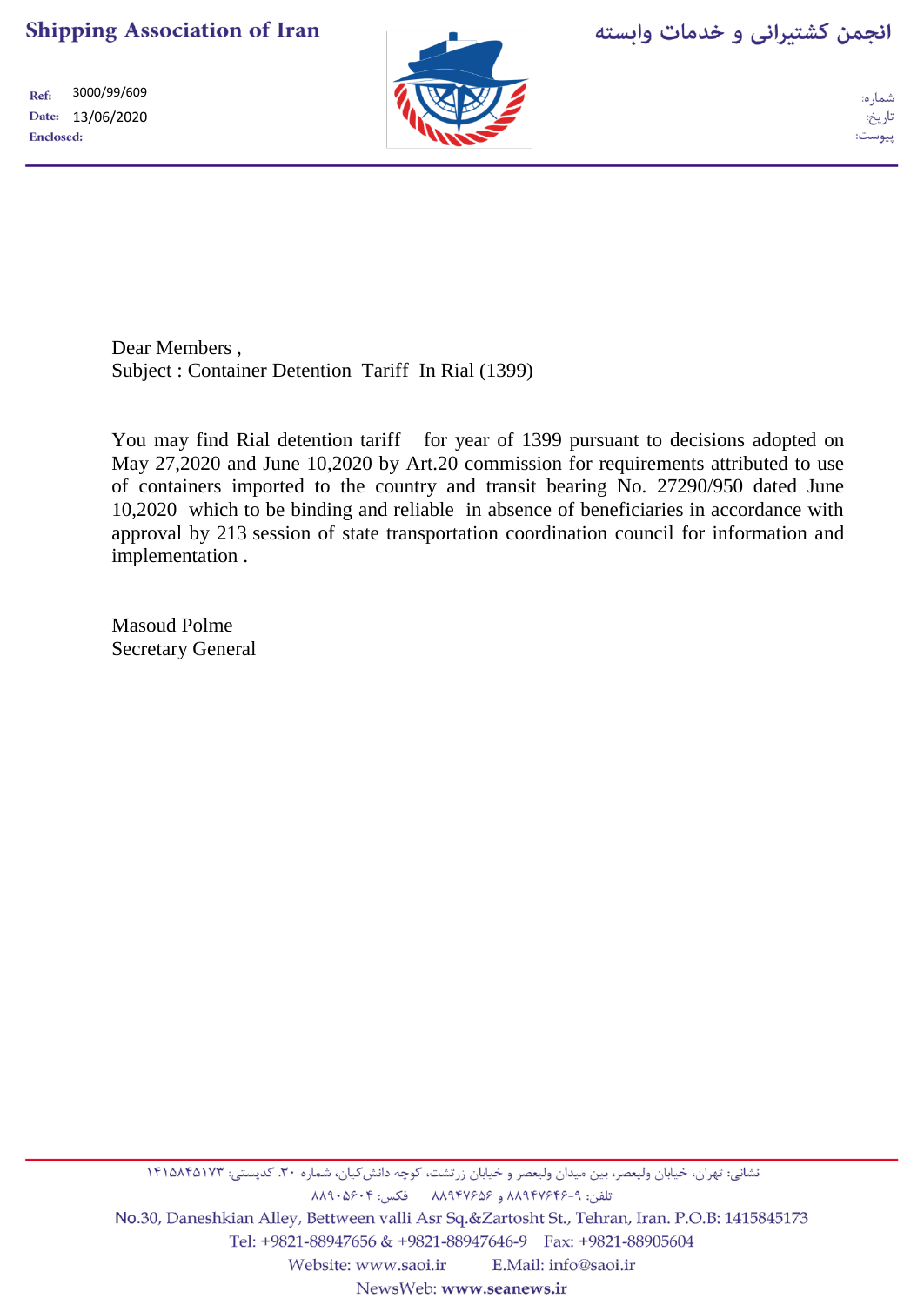

انجمن کشتیرانی و خدمات وابسته

3000/99/609 Ref: Date: 13/06/2020 Enclosed:

No. 27290/950 Date: June 10,2020 Encl. Attached

Attn: Mr. Moghadasi , Deputy of Legalization – Customs house – Islamic Republic of Iran Mr. Montaser Kohsari , Deputy of Ports and economic affairs –Ports and Shipping organization

Mr. Remezani , Secretary general of chamber of Iranian commerce , industries , mines and agriculture

Mr. Ghorbani ;Deputy of Road Maintenance and Transportation organization

Respectfully ,

On the strength of 213<sup>th</sup> approval ,proviso 1 by state transportation coordination council dated Dec. 16,2019 , the decisions adopted by session dated May 27, 2020 and June 10, 2020 by art 20 commission on requirements of imported & Transit containers ,the maximum detention tariff will be the maximum deposition in cash and non cash deposit as guaranty on payment of container delaying and return of undamaged containers as follows as of June 30,2020 and to be binding ,while it shall never cover imported and exported containers for precedent dates.

### 1- Maximal Detention Tariff of container

### 1-1: DC & HC CONTAINERS

| <b>Imported and Exported</b> | 20 foot containers | <b>40 foot containers</b> |
|------------------------------|--------------------|---------------------------|
| 1 <sup>st</sup> 10 days      | <b>FREE</b>        | <b>FREE</b>               |
| $11-20$ days                 | IRR.520,000/-      | IRR.1,040,000/-           |
| $21-31$ days                 | IRR.780,000/-      | IRR.1,560,000/-           |
| 31 days and over             | IRR.1,170,000/-    | IRR.2,340,000/-           |

نشانی: تهران، خیابان ولیعصر، بین میدان ولیعصر و خیابان زرتشت، کوچه دانش5یان، شماره ۳۰. کدپستی: ۱۴۱۵۸۴۵۱۷۳

تلفن: ٨-٨٩٤٧۶۴۶ و ٨٨٩٤٧۶٥۶ فكس: ٨٠٩٠١٨٩

No.30, Daneshkian Alley, Bettween valli Asr Sq.&Zartosht St., Tehran, Iran. P.O.B: 1415845173

Tel: +9821-88947656 & +9821-88947646-9 Fax: +9821-88905604

Website: www.saoi.ir E.Mail: info@saoi.ir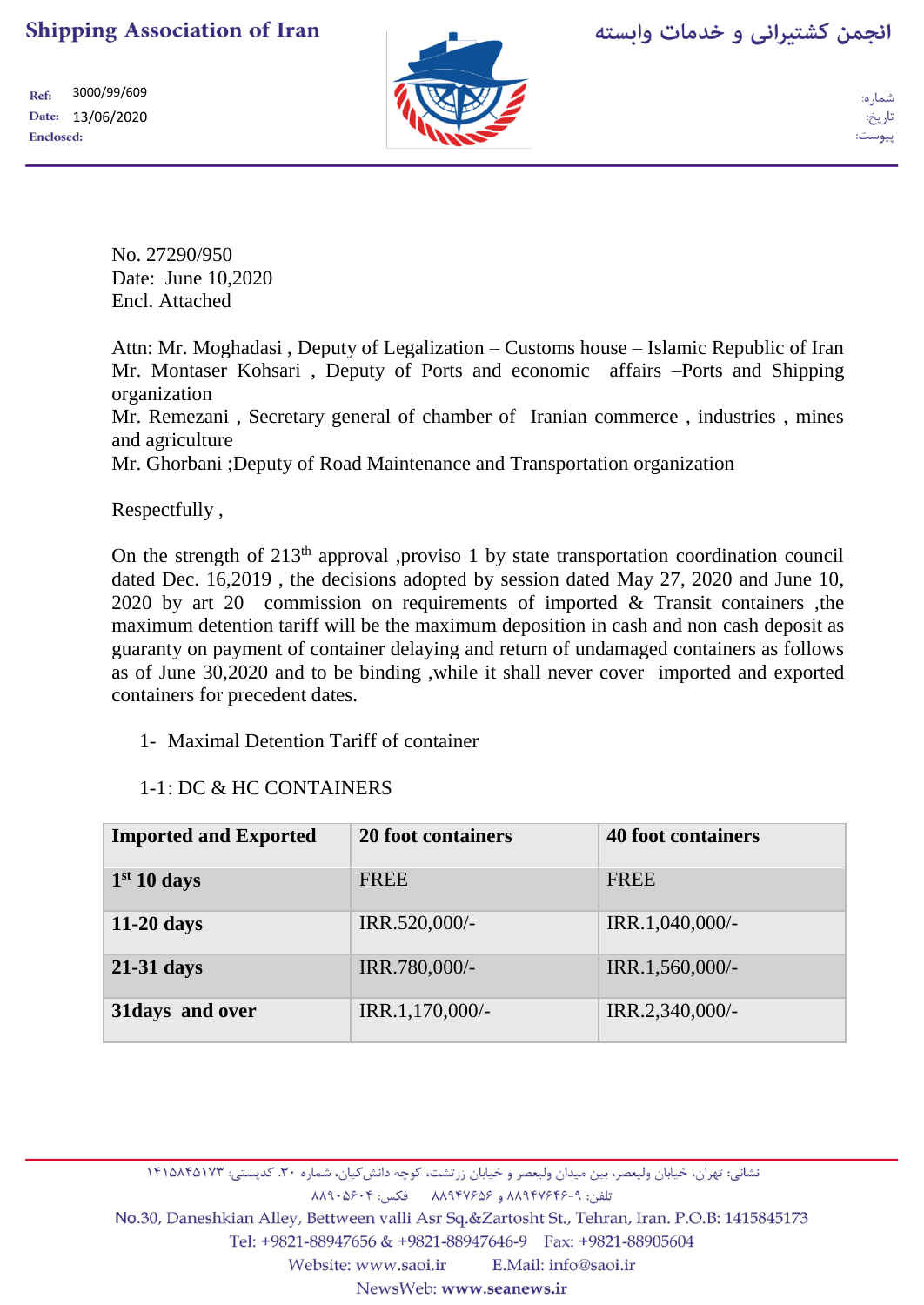

3000/99/609 Ref: Date: 13/06/2020 **Enclosed:** 



شما, ه: تاريخ: پيوست:

## 2-1 FR & OT Containers

| <b>Imported and Exported</b> | 20 foot containers | <b>40 foot containers</b> |
|------------------------------|--------------------|---------------------------|
| 1 <sup>st</sup> 10 days      | <b>FREE</b>        | <b>FREE</b>               |
| $11-20$ days                 | IRR.1,040,000/-    | IRR.2,080,000/-           |
| $21-31$ days                 | IRR.1,560,000/-    | IRR.3,120,000/-           |
| 31 days and over             | IRR.2,340,000/-    | IRR.4,680,000/-           |

### 3-1 Reefer Containers (RF)

| <b>Imported and Exported</b> | 20 foot containers | <b>40 foot containers</b> |
|------------------------------|--------------------|---------------------------|
| $1st$ 4 days                 | Free               | Free                      |
| <b>5-14 days</b>             | IRR.1,560,000/-    | IRR.3,120,000/-           |
| $15-24$ days                 | IRR.2,340,000/-    | IRR.4,680,000/-           |
| 25 days and more             | IRR.3,510,000/-    | IRR.7,020,000/-           |

2-Maximum Cash Deposit (Detention) Container

| <b>Type of container</b>                       | 20 foot container          | 40 foot container |
|------------------------------------------------|----------------------------|-------------------|
| $\bf DC$<br><b>Normal</b><br><b>CONTAINERS</b> | $\&$ HC   IRR.20,000,000/- | IRR.40,000,000/-  |
| OT & FR                                        | IRR.40,000,000/-           | IRR.80,000,000/-  |
| <b>Reefer</b>                                  | IRR.60,000,000/-           | IRR.120,000,000/- |

نشانی: تهران، خیابان ولیعصر، بین میدان ولیعصر و خیابان زرتشت، کوچه دانش کیان، شماره ۳۰. کدپستی: ۱۴۱۵۸۴۵۱۷۳

تلفن: ٨-٨٩٤٧۶۴۶ و ٨٨٩٤٧۶٥۶ فكس: ٨٨٩٠٥۶٠۴

No.30, Daneshkian Alley, Bettween valli Asr Sq.&Zartosht St., Tehran, Iran. P.O.B: 1415845173

Tel: +9821-88947656 & +9821-88947646-9 Fax: +9821-88905604

Website: www.saoi.ir E.Mail: info@saoi.ir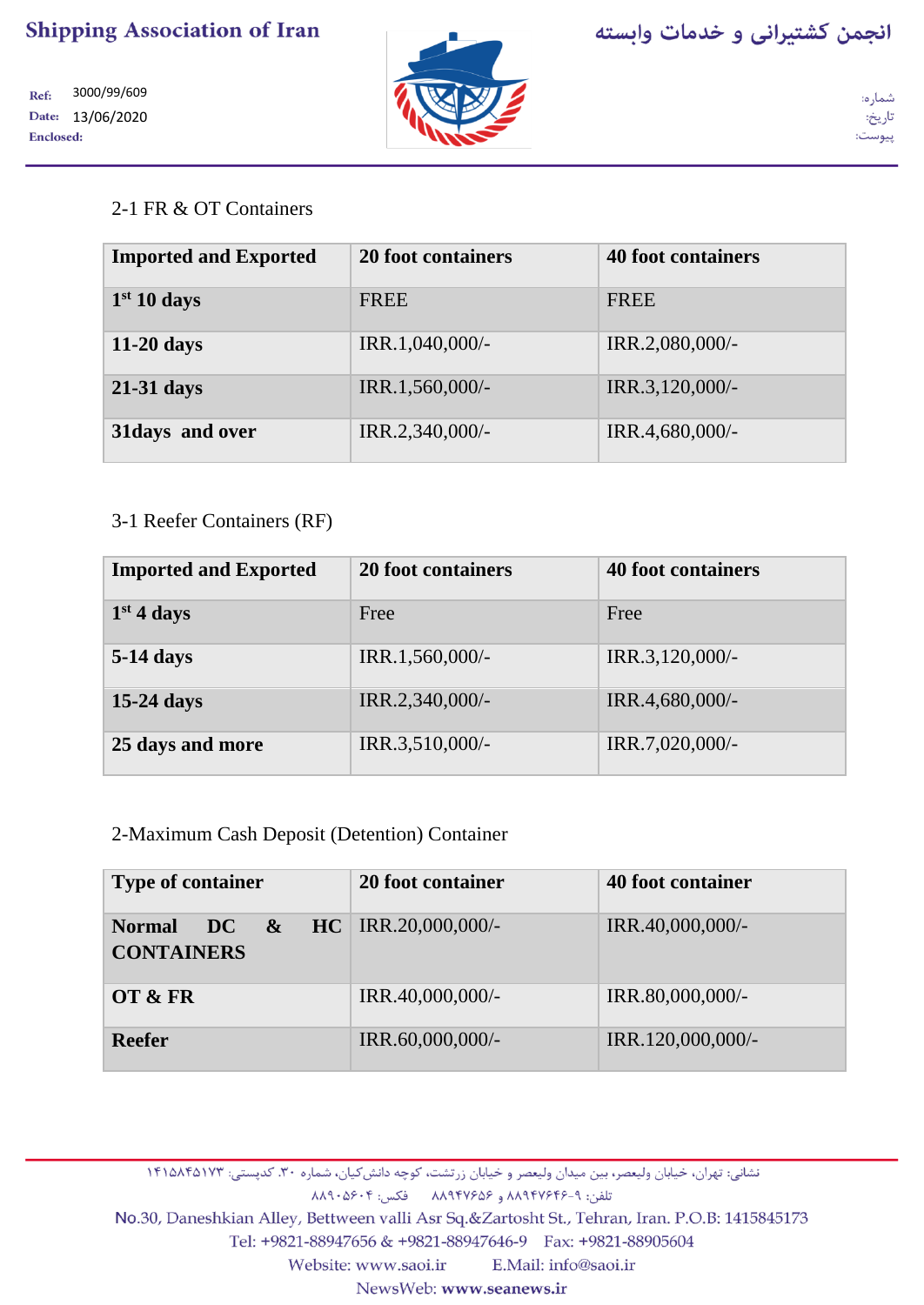3000/99/609 Ref: Date: 13/06/2020 Enclosed:



ىيوست

3- Non Cash (cheque , Bank Guaranty ,….) deposit as a guaranty on undamaged and container delaying return (Detention)

| <b>Type of container</b>                              | 20 foot container        | 40 foot container   |
|-------------------------------------------------------|--------------------------|---------------------|
| $\overline{DC}$<br><b>Normal</b><br><b>CONTAINERS</b> | $\&$ HC RR.250,000,000/- | IRR.500,000,000/-   |
| OT & FR                                               | IRR.500,000,000/-        | IRR.1,000,000,000/- |
| <b>Reefer</b>                                         | IRR.750,000,000/-        | IRR.1,500,000,000/- |

- 4- detention tariff , cash and non cash deposit for ISO TANK & BITUTAINER are exempted from tariff and to be rested on mutual comprising between beneficiaries.
- 5- The baseline on calculation of detention tariff on imported containers is the date of complete discharge of vessel and final calculation will be date of container return in empty container yard as per container interchange .
- 6- Baseline on calculation of detention tariff on export containers is the date of empty container released to shipper by depot and final/last calculation day/date will be the date when shipper give the shipping order/instruction along with export documents & confirmation for loading to shipping line / company .
- 7- detention tariff to be calculated stepwise and interruption of each tariff table .
- 8- In case of more free time ,the instructions on the discussed table performance ,it is applicable in typical agreement otherwise ,the calculation of initial tariff item to be pursued after exemption phase which to be applicable likewise for other items unchangeable and generalized for time periods.
- 9- Reimbursement of cash deposition to be pursued within maximum 5 working days after submission of logical documents and settlement of accounts with shipping agency company . shipping agency company may barter the cash deposition with customer`s debts.
- 10- Detention Tariff is only for COC containers .
- 11- The issue to be notified to the beneficiaries by chamber of Iranian commerce , industries , mines and agriculture, shipping association of iran , international transport companies association of iran

Reza Nafisi **Director** 

No.30, Daneshkian Alley, Bettween valli Asr Sq.&Zartosht St., Tehran, Iran. P.O.B: 1415845173

Tel: +9821-88947656 & +9821-88947646-9 Fax: +9821-88905604

E.Mail: info@saoi.ir Website: www.saoi.ir

نشانی: تهران، خیابان ولیعصر، بین میدان ولیعصر و خیابان زرتشت، کوچه دانش کیان، شماره ۳۰. کدپستی: ۱۴۱۵۸۴۵۱۷۳ تلفن: ٨-٨٩٤٧۶۴۶ و ٨٨٩٤٧۶٥۶ فكس: ٨٨٩٠٥۶٠۴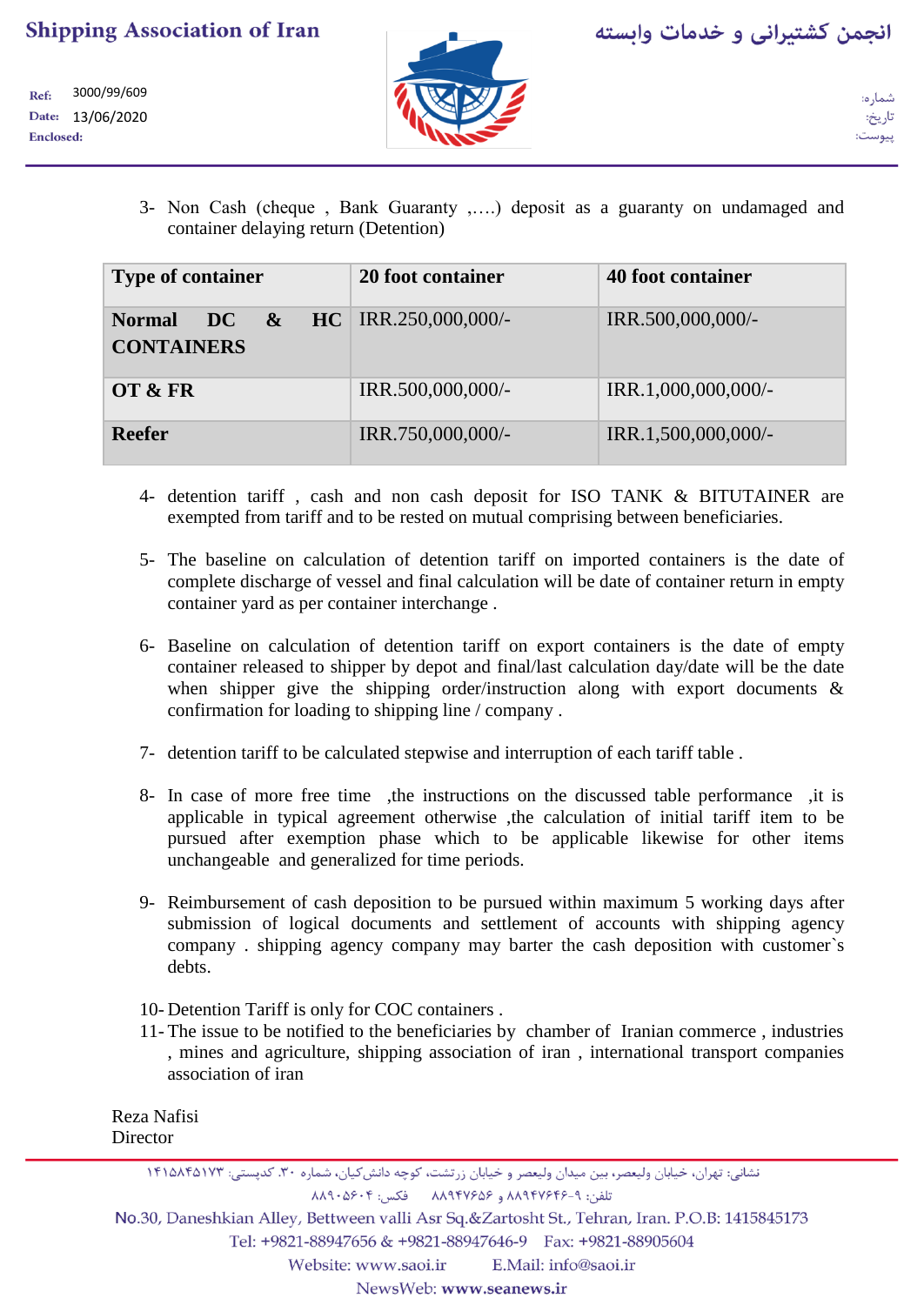3000/99/609 Ref: Date: 13/06/2020 Enclosed:



انجمن کشتیرانی و خدمات وابسته

## **Minutes**

On the strength of decisions adopted by  $5<sup>th</sup>$  session of art 20 article commission dated May 27,2020 on requirements of usage of imported and transit containers including session of commission in extraordinarily dated Wednesday , June 10,2020 , 13: 00 .local time in connection with scope of container detention tariff and retainable warranties were convened and recommendations by Iranian commerce , industries , mines and agriculture and joint recommendations of shipping association of iran and international transport companies association of iran (communication No. S/10/2//1285 dated May 17, 2020 issued by chamber of commerce) , were discussed and the conclusions cited here in below:

On the strength of  $213<sup>th</sup>$  approval, proviso 1 by state transportation coordination council dated Dec. 16,2019 , the decisions adopted and tariff on container detention costs ,the maximal deposition in cash and non cash as guaranty on payment of contingent delaying default and return of undamaged containers including performance protocol to be calculate as follows as of June 30,2020 and to be binding ,while it shall never cover imported and exported containers for precedent dates.

### 1-Maximum detention tariff , container

| 1-1: Normal DC and HC containers |  |
|----------------------------------|--|
|----------------------------------|--|

| <b>Imported and Exported</b> | 20 foot containers | <b>40 foot containers</b> |
|------------------------------|--------------------|---------------------------|
| $1st 10$ days                | Free               | Free                      |
| $11-20$ days                 | IRR.520,000/-      | IRR.1,040,000/-           |
| $21-31$ days                 | IRR.780,000/-      | IRR.1,560,000/-           |
| 31 days and over             | IRR.1,170,000/-    | IRR.2,340,000/-           |

نشانی: تهران، خیابان ولیعصر، بین میدان ولیعصر و خیابان زرتشت، کوچه دانش کیان، شماره ۳۰. کدپستی: ۱۴۱۵۸۴۵۱۷۳

تلفن: ٨-۸۸۹۴۷۶۴۶ و ۸۸۹۴۷۶۵۶ فکس: ۸۸۹۰۵۶۰۴

No.30, Daneshkian Alley, Bettween valli Asr Sq.&Zartosht St., Tehran, Iran. P.O.B: 1415845173

Tel: +9821-88947656 & +9821-88947646-9 Fax: +9821-88905604

Website: www.saoi.ir E.Mail: info@saoi.ir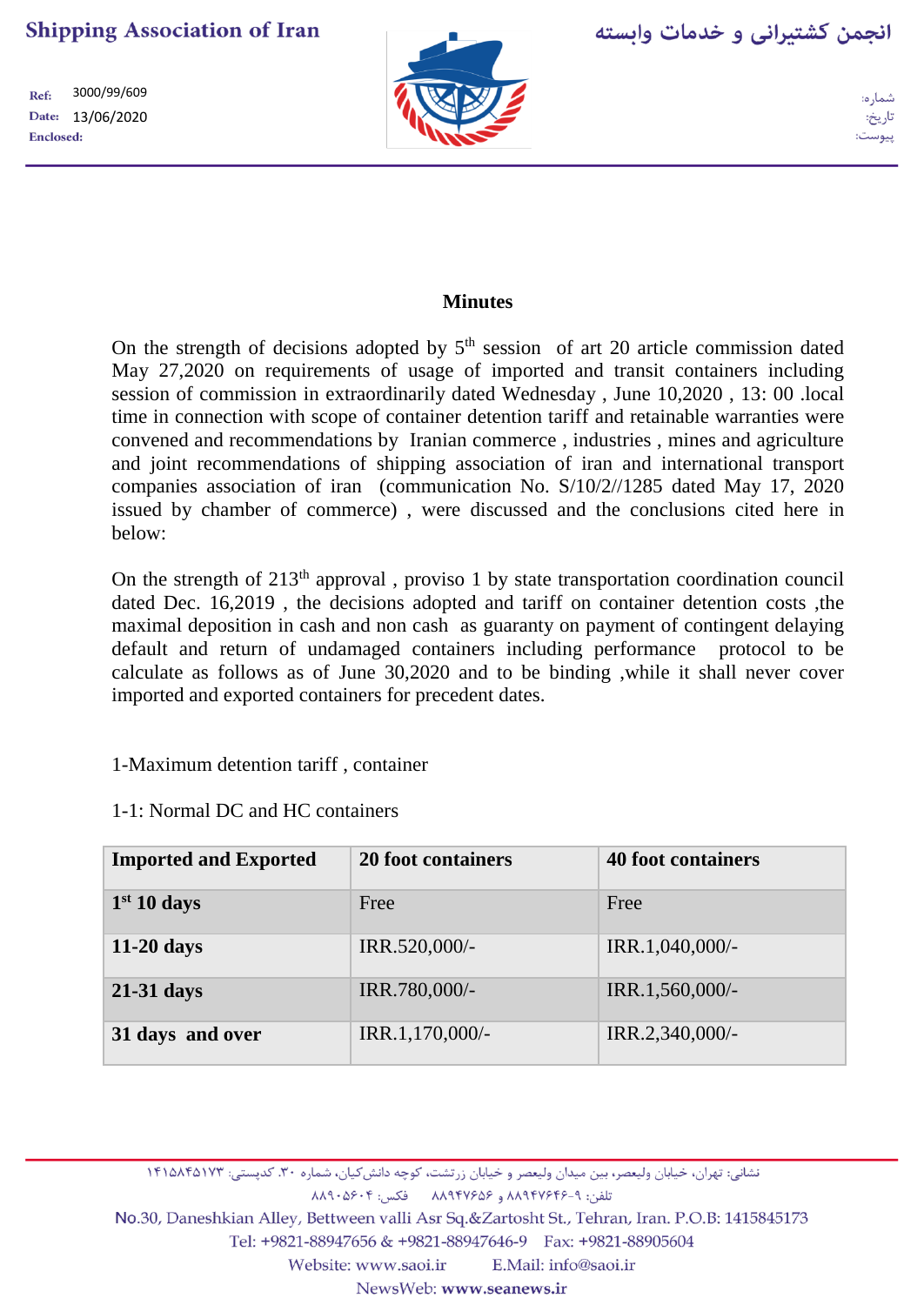3000/99/609

Date: 13/06/2020

Ref:

**Enclosed:** 



شما, ه: تاريخ:

پيوست:

# 2-1 FR and OT Containers

| <b>Imported and Exported</b> | 20 foot containers | <b>40 foot containers</b> |
|------------------------------|--------------------|---------------------------|
| 1 <sup>st</sup> 10 days      | Free               | Free                      |
| $11-20$ days                 | IRR.1.040 000/-    | IRR.2,080,000/-           |
| $21-31$ days                 | IRR.1.560 000/-    | IRR.3,120,000/-           |
| 31 days and over             | IRR.2.340 000/-    | IRR.4,680,000/-           |

## 3-1 Reefer Containers (RF)

| <b>Imported and Exported</b> | 20 foot containers | <b>40 foot containers</b> |
|------------------------------|--------------------|---------------------------|
| $1st$ 4 days                 | Free               | Free                      |
| 5-14 days                    | IRR.1,560 000/-    | IRR.3,120,000/-           |
| $15-24$ days                 | IRR.2,340 000/-    | IRR.4,680,000/-           |
| 25 days and more             | IRR.3,510 000/-    | IRR.7,020,000/-           |

## 2-Maximum cash deposit for guaranty of container detention

| <b>Type of container</b>                                               | 20 foot container | 40 foot container |
|------------------------------------------------------------------------|-------------------|-------------------|
| <b>DC</b> and HC RR.20,000,000/-<br><b>Normal</b><br><b>Containers</b> |                   | IRR.40,000,000/-  |
| OT and FR                                                              | IRR.40,000,000/-  | IRR.80,000,000/-  |
| <b>Reefer</b>                                                          | IRR.60,000,000/-  | IRR.120,000,000/- |

نشانی: تهران، خیابان ولیعصر، بین میدان ولیعصر و خیابان زرتشت، کوچه دانش کیان، شماره ۳۰. کدپستی: ۱۴۱۵۸۴۵۱۷۳

تلفن: ٨-٨٩٤٧۶۴۶ و ٨٨٩٤٧۶٥۶ فكس: ٨٨٩٠٥۶٠۴

No.30, Daneshkian Alley, Bettween valli Asr Sq.&Zartosht St., Tehran, Iran. P.O.B: 1415845173

Tel: +9821-88947656 & +9821-88947646-9 Fax: +9821-88905604

Website: www.saoi.ir E.Mail: info@saoi.ir